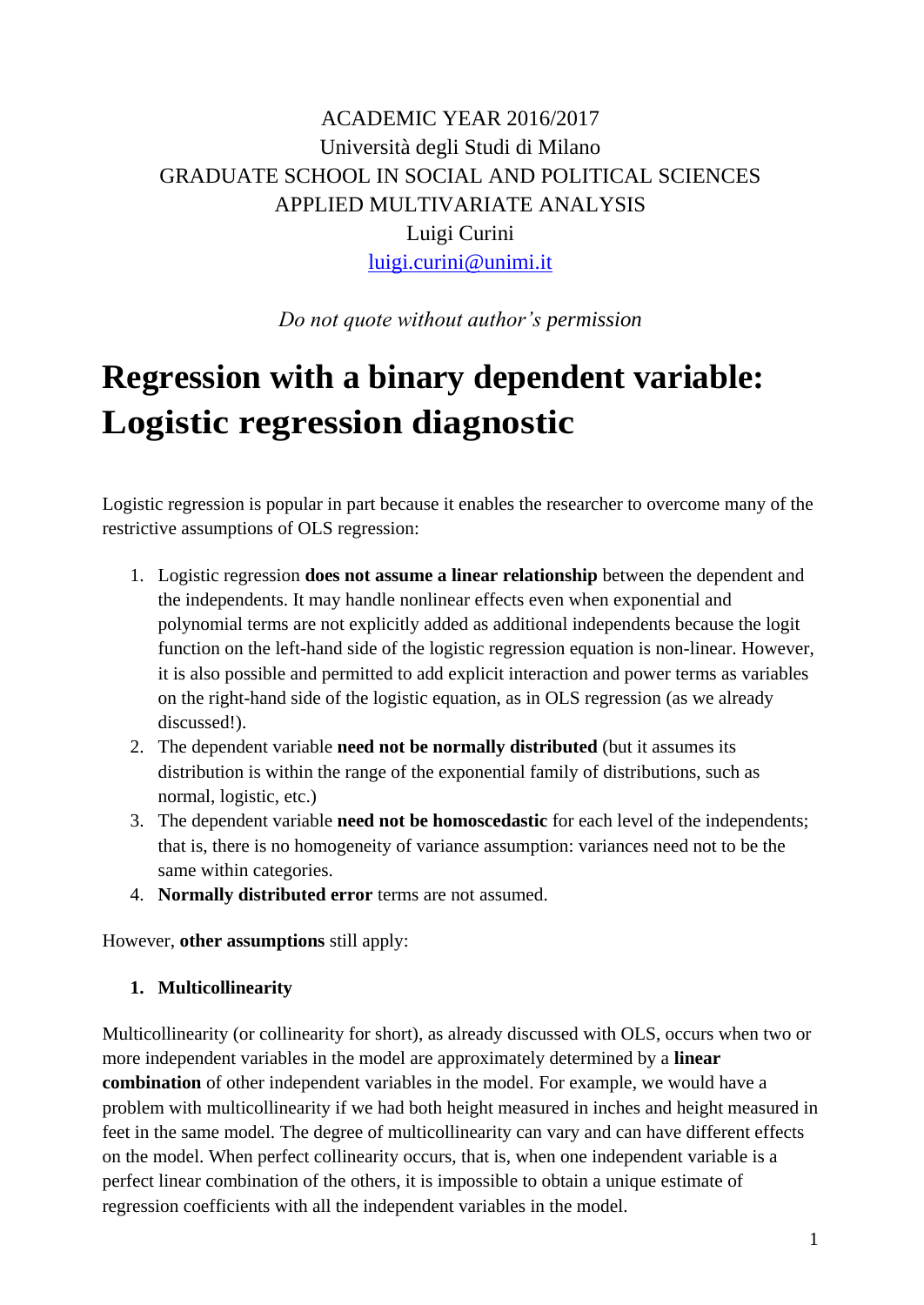```
logit vote_2004 educ age income_hh
findit collin
collin educ age income_hh
```
All the measures in the above output are measures of the strength of the interrelationships among the variables. Two commonly used measures are **tolerance** (an indicator of how much collinearity that a regression analysis can tolerate) and **VIF** (variance inflation factor - an indicator of how much of the inflation of the standard error could be caused by collinearity). The tolerance for a particular variable is 1 minus the  $R^2$  that results from the regression of the other variables on that variable. The corresponding VIF is simply 1/tolerance. If all of the variables are orthogonal to each other, in other words, completely uncorrelated with each other, both the tolerance and VIF are 1. If a variable is very closely related to another variable(s), the tolerance goes to 0, and the variance inflation gets very large.

As a rule of thumb, a tolerance of 0.1 or less (equivalently VIF of 10 or greater) is a cause for concern.

Notice that the  $R^2$  for education is 0.2022. Therefore, the tolerance is  $1\n-0.2022 = 0.7978$ . The VIF is  $1/0.7978 = 1.25$ .

We can reproduce these results by doing the corresponding regression:

reg educ age income\_hh

#### **2. Model specification**

When we build a probit or logit regression model, we assume that **we have included** all the relevant variables and that we have **not** included any variables that should not be in the model. This is always true for any statistical model out there!

**Proper specification of the model** is particularly crucial; parameters may change magnitude and even direction when variables are added to or removed from the model.

- *Inclusion of all relevant variables in the model*: If relevant variables are omitted, the common variance they share with included variables may be wrongly attributed to those variables, or the error term may be inflated.
- *Exclusion of all irrelevant variables*: If causally irrelevant variables are included in the model, the common variance they share with included variables may be wrongly attributed to the irrelevant variables. The more the correlation of the irrelevant variable(s) with other independents, the greater the standard errors of the regression coefficients for these independents.

The Stata command **linktest** that we have already discussed can be used to detect a specification error, and it is issued after the **logit** command. The idea behind **linktest** is that if the model is properly specified, one should not be able to find any additional predictors that are statistically significant except by chance. After the regression command (in our case, **logit**), **linktest** uses the linear predicted value (**\_hat**) and linear predicted value squared (**\_hatsq**) as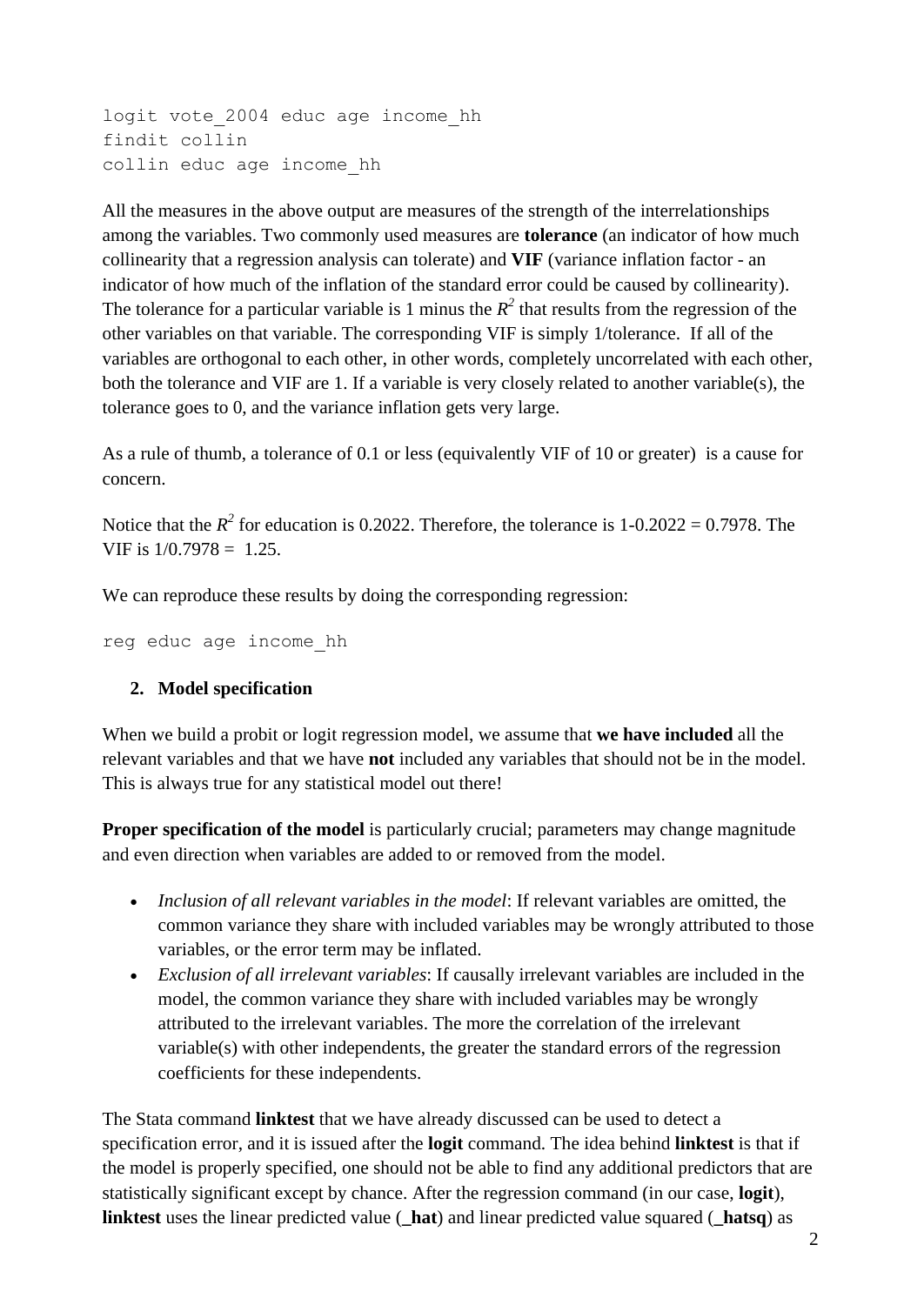the predictors to rebuild the model. The variable **\_hat** should be a statistically significant predictor, since it is the predicted value from the model. This will be the case unless the model is completely misspecified. On the other hand, if our model is properly specified, variable **\_hatsq** shouldn't have much predictive power except by chance. Therefore, if **\_hatsq** is significant, then the **linktest** is significant. This usually means that we have omitted relevant variable(s). We need to keep in mind that **linkest** is simply a tool that assists in checking our model. It has its limits. It is better if we have a theory in mind to guide our model building, that we check our model against our theory, and that we validate our model based on our theory.

**Lacking an interaction term** could cause a **model specification problem**. Similarly, we could also have a model specification problem if some of the predictor variables are not **properly transformed**.

To address this, a Stata program called **boxtid** could be used. It is a user-written program that you can download over the internet by typing "**findit boxtid**". **boxtid** stands for Box-Tidwell model, which transforms a predictor using power transformations and finds the best power for model fit based on maximal likelihood estimate. More precisely, a predictor *x* is transformed into  $B_1 + B_2 x^p$  and the best p is found using maximal likelihood estimate. Besides estimating the power transformation, **boxtid** also estimates exponential transformations, which can be viewed as power functions on the exponential scale. Of course, you theory should be the main factor here...that is, you should know ex-ante if the relationship between the DV and a given IV is linear or a more complex one…

Now let's look at an example.

```
logit hiqual yr rnd meals
linktest
```
(yr rnd: *year-round school.* Year-round education is actually an approach that gives schools a variety of options to arrange the 180-day school calendar to better support student learning. Instead of containing a three month vacation, as a traditional school calendar does, it evenly spaces several "mini" vacations into the twelve month school calendar. During these twelve months, learning time may be extended or spaced; meals: percentage of students on free or reduced-priced meal)

The **linktest** is significant, indicating problem with model specification. We then use **boxtid**, and it displays the best transformation of the predictor variables, if needed.

```
boxtid logit hiqual yr_rnd meals
```
The test of nonlinearity for the variable **meals** is statistically significant with p-value =.005*.* The null hypothesis is that the predictor variable **meals** is of a linear term, or, equivalently,  $p1 = 1$ . But it shows that p1 is around .55 to be optimal. This suggests a square-root transformation of the variable **meals**. So let's try this approach and replace the variable **meals** with the square-root of itself. This might be consistent with a theory that the effect of the variable meals will attenuate at the end.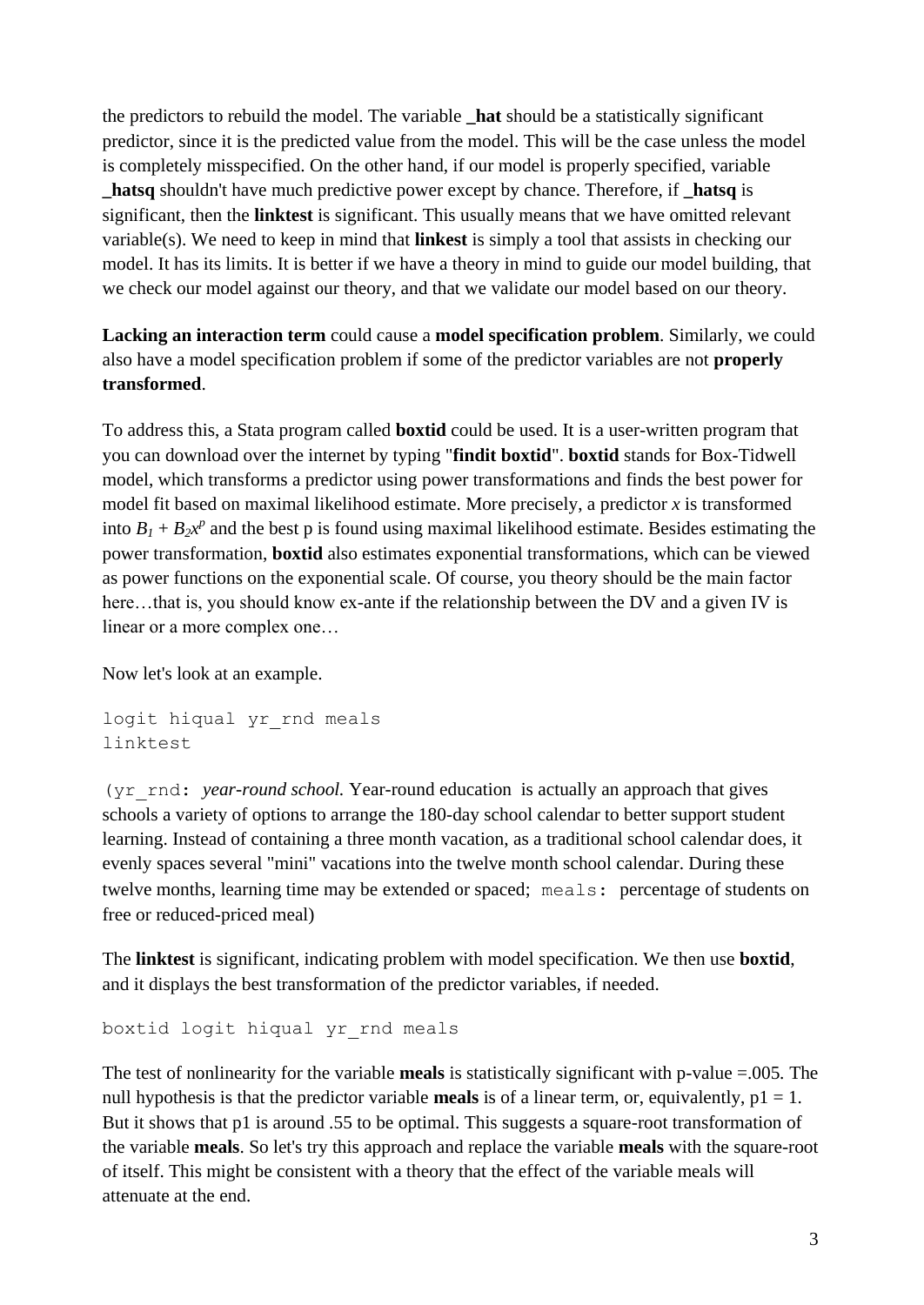```
gen m2=meals^.5
logit hiqual yr_rnd m2
linktest
```
As an alternative, we could have suspected a quadratic relationship between meals and DV (being poor is not that bad for the quality of a school, if everyone is already poor!)

```
logit hiqual yr rnd c.meals##c.meals
linktest
margins, dydx(meals) at(meals=(0 (10) 100) (mean)_all) vsquish
marginsplot, yline(0)
```


This shows that sometimes the logit of the outcome variable may not be a linear combination of the predictors variables, but a linear combination of transformed predictor variables, possibly with interaction terms.

#### 3. **Error terms are assumed to be independent**

Of course, one can also have a problem with model specification (i.e., omission bias) if the model is violating the issue of independence assumption (remember our previous discussion with OLS). Violations of this assumption can have serious effects. Violations will occur, for instance, in cluster sampling, or time-series data. All our previous discussion on cluster standard error, fixed effects, random models apply here!

Let's see an example with the Union Dataset: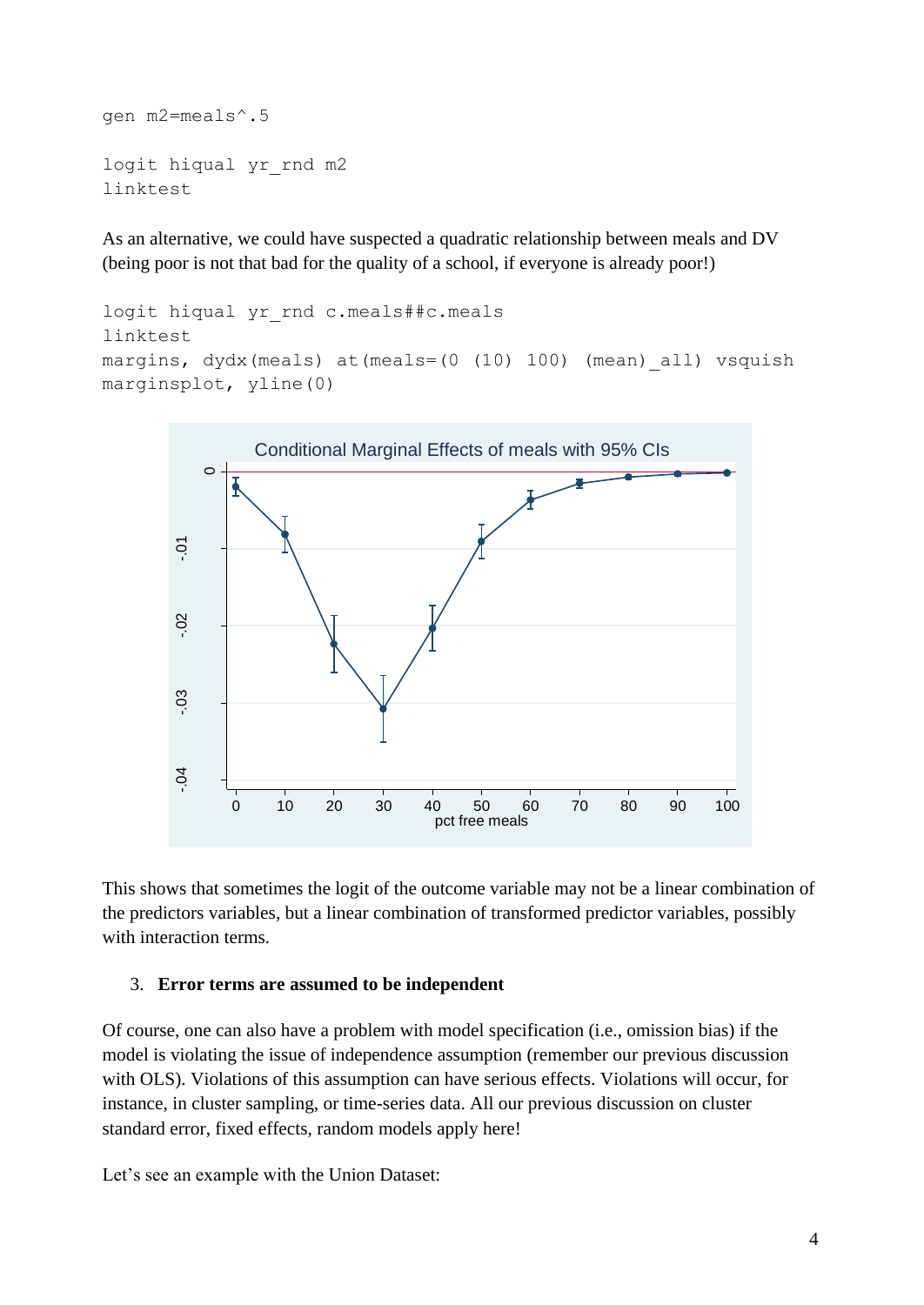```
logit union age south year
estimates store logit
logit union age south year, cluster(id)
estimates store cluster
xtlogit union age south year , i(id) re
# the lnsig2u reported in the table is just the log of the variance at the second level, and in fact 
di exp(1.76131)^{0.5} = 2.41248# remember that in a logit, the variance at the level-1 is fixed and equals to \pi^2/3. Therefore the
rho in this case is equals to: 2.41248^{\circ}2 / (2.41248^{\circ}2 + (3.14^{\circ}2/3))estimates store re
xtlogit union age south year , i(id) fe
estimates store fe
estimates table logit cluster re fe
hausman fe re, eq(1:1)
```
#### **Addendum:**

Note that after running the fixed effect model you get:

```
note: multiple positive outcomes within groups encountered.
note: 2744 groups (14165 obs) dropped because of all positive 
or all negative outcomes
```
What's the meaning?

Suppose that for individual 1, there is no variation in the dependent variable over time ( $Y = 0$ ) in every year). A fixed effect for this individual will perfectly predict the outcome  $(Y = 0)$ . Consequently, the first individual will be dropped from the estimation sample. In fact, the fixed-effects logit model will drop all individuals that exhibit no variation in the dependent variable over time.

REMEMBER: the fixed-effects logit model is **not** equivalent to logit + dummy variables as it happens with a continuous dependent variable. When the dependent variable is binary, the required transformation is different and more complicated. If you are interested in the derivation, see the Baltagi textbook (pages 178-180). In the fixed-effects logit, the fixed effects (uj) are not actually estimated, instead they are "conditioned" out of the model.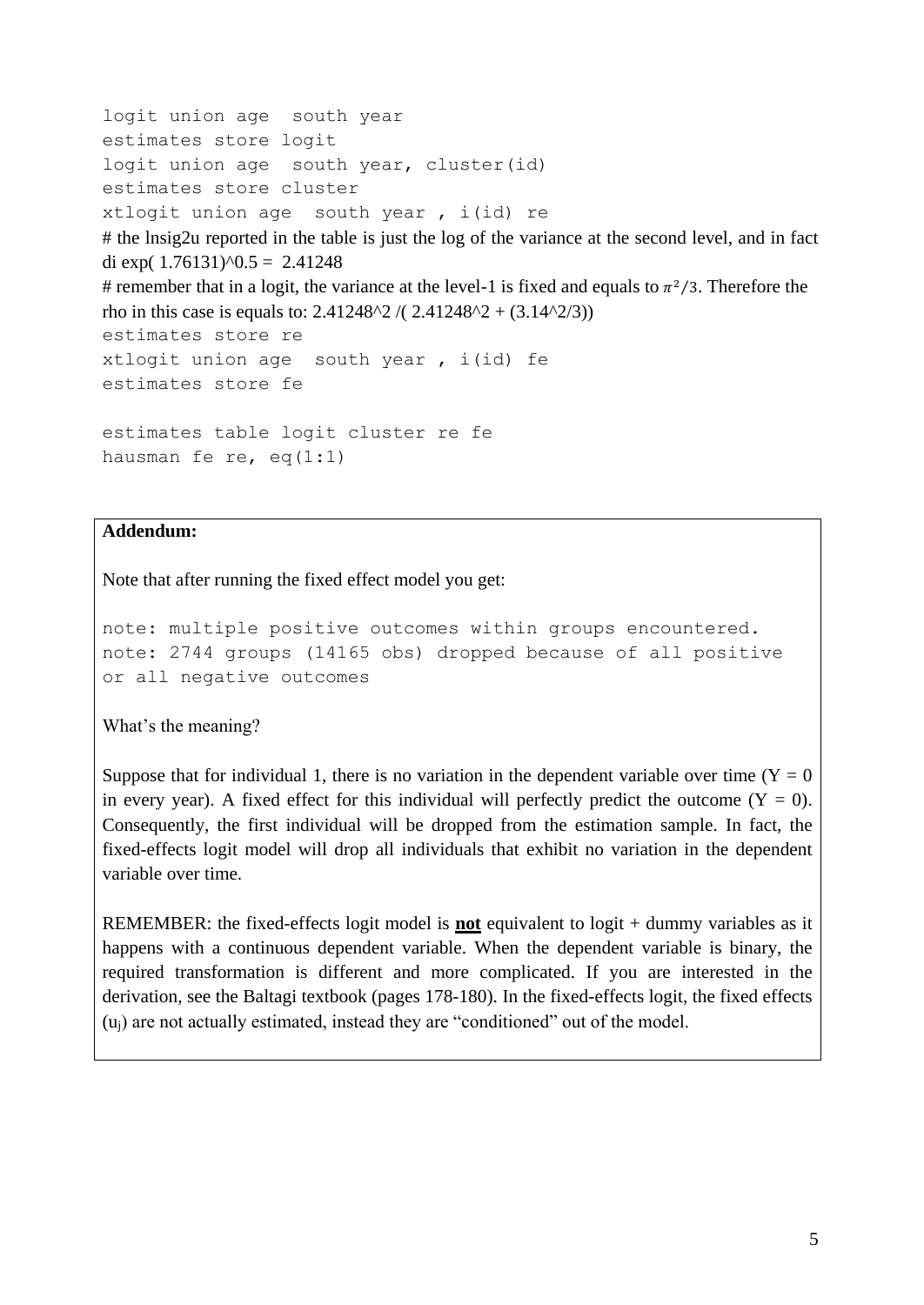#### **Addendum:**

Estimating margins after xtlogit is a bit more tricky:

```
xtlogit union age south year , i(id) re
di 1/(1+exp(-(-2.825538 + 30.43221*.016448 +0*(-1.006305)+79.47137*.0039759 )))
di 1/(1+exp(-(-2.825538 + 30.43221*.016448 + 1*(-1.006305)) +79.47137*.0039759 )))
# or alternatively (assuming that u_i = 0):
margins, at(south=(0 1) (mean) all) predict(pu0)
# otherwise:
margins, at(south=(0 1) (mean)_all
```
#### **4. Influential Observations**

So far, we have seen how to detect potential problems in model building. We will focus now on detecting **potential observations** that have a significant impact on the model. In OLS regression, we have several types of residuals and influence measures that help us understand how each observation behaves in the model, such as if the observation is too far away from the rest of the observations, or if the observation has too much leverage on the regression line. Similar techniques have been developed for logit regression.

**Standardized Pearson residuals** is one type of residual. Pearson residuals are defined to be the standardized difference between the observed frequency and the predicted frequency. They measure the **relative deviations between the observed and fitted values** (only for logit models).

**Deviance residual** is another type of residual. It measures the disagreement between the maxima of the observed and the fitted log likelihood functions. Since logistic regression uses the maximal likelihood principle, the goal in logistic regression is to minimize the sum of the deviance residuals. Therefore, this residual is parallel to the raw residual in OLS regression, where the goal is to minimize the sum of squared residuals (both for logit and probit models).

Another statistic measures the **leverage of an observation.** An observation with an extreme value on a predictor variable is called a point with high leverage. Leverage is a measure of how far an independent variable deviates from its mean. These leverage points can have an effect on the estimate of regression coefficients. Large values indicate covariate patterns far from the average covariate pattern that can have a large effect on the fitted model even if the corresponding residual is small.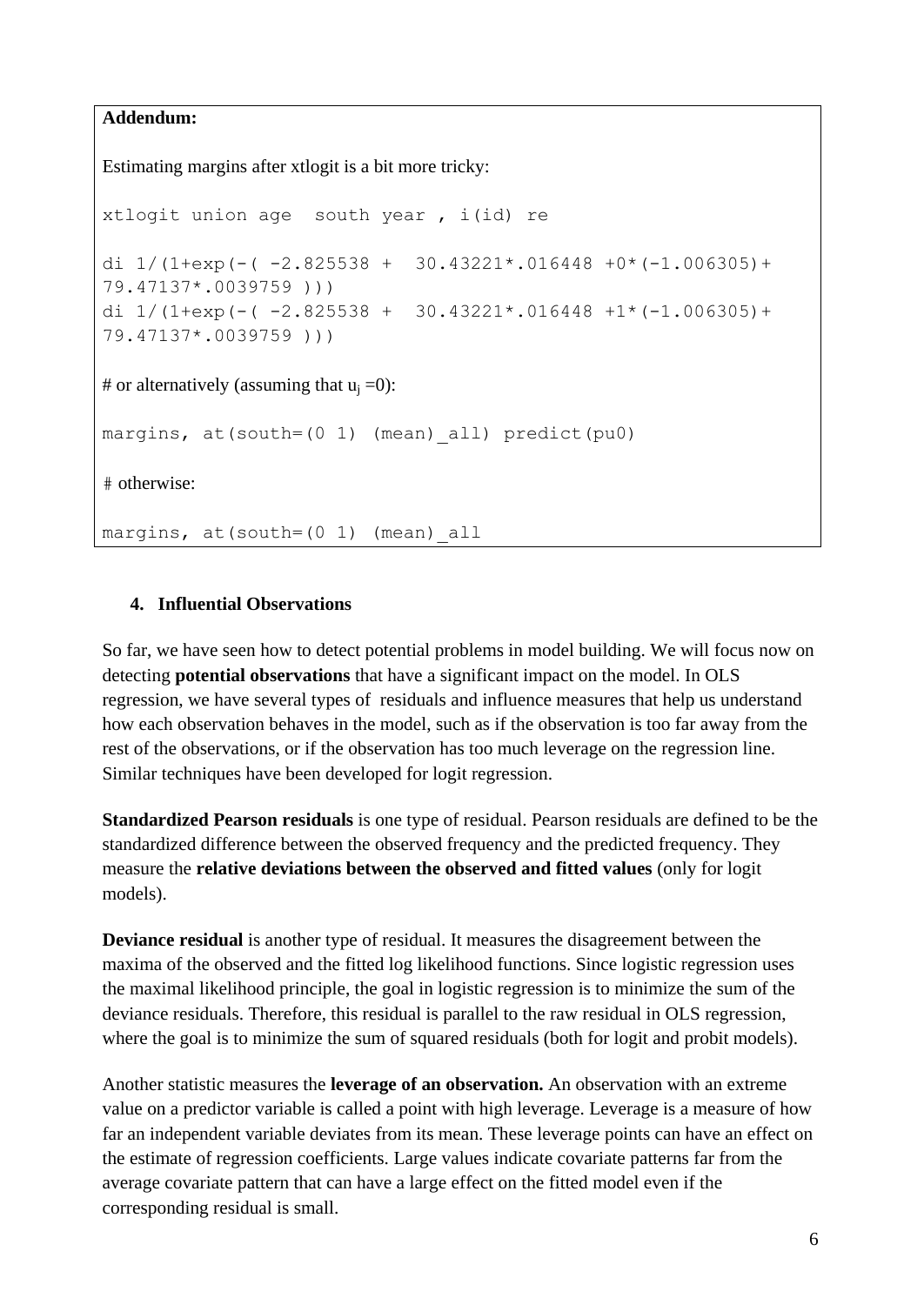These statistics are considered to be the basic building blocks for logit regression diagnostics. We always want to inspect these first. They can be obtained from Stata after the **logit** command. A good way of looking at them is to graph them against either the predicted probabilities or simply case numbers. Let us see them in an example.

```
logit vote_2004 educ age income_hh
predict p
predict stdres, rstand
scatter stdres p, mlabel(V040001) ylab(-4(2) 16) yline(0)
scatter stdres V040001, mlab(V040001) ylab(-4(2) 16) yline(0)
predict dv, dev
scatter dv p, mlab(V040001) yline(0)
scatter dv V040001, mlab(V040001) 
predict hat, hat
scatter hat p, mlab(V040001) yline(0)
scatter hat V040001, mlab(V040001)
```
As you can see, we have produced two types of plots using these statistics: the plots of the statistics against the predicted values, and the plots of these statistics against the index id (it is therefore also called an index plot) These two types of plots basically convey the same information. The data points seem to be more spread out on index plots, making it easier to see the index for the extreme observations. What do we see from these plots?

We see some observations that **are far away** from most of the other observations. These are the points that need particular attention. Which are the possible characteristics of such observations? They could have a very high Pearson and deviance residual. This could happen for example when the observed outcome hiqual is high but the predicted probability is very, very low (meaning that the model predicts the outcome to be 0). This leads to **large residuals**. Or they could be observations with **high leverage**.

We have seen quite a few logistic regression diagnostic statistics. Now how large does each one have to be, to be considered **influential**? That is to say, that by not including this particular observation, our logistic regression estimate will be quite different from the model that includes this observation. First of all, we always have to make our judgment based on our theory and our analysis. Secondly, there are some **rule-of-thumb cutoffs** when the sample size is large. These are shown below. When the sample size is large, the asymptotic distribution of some of the measures would follow some standard distribution. That is why we have these cutoff values, and why they only apply when the sample size is large enough. Usually, we would look at the relative magnitude of a statistic an observation has compared to others. That is, we look for data points that are farther away from most of the data points.

| <b>Measure</b>       | <b>Value</b>                                   |
|----------------------|------------------------------------------------|
| leverage (hat value) | $\geq$ 2 or 3 times of the average of leverage |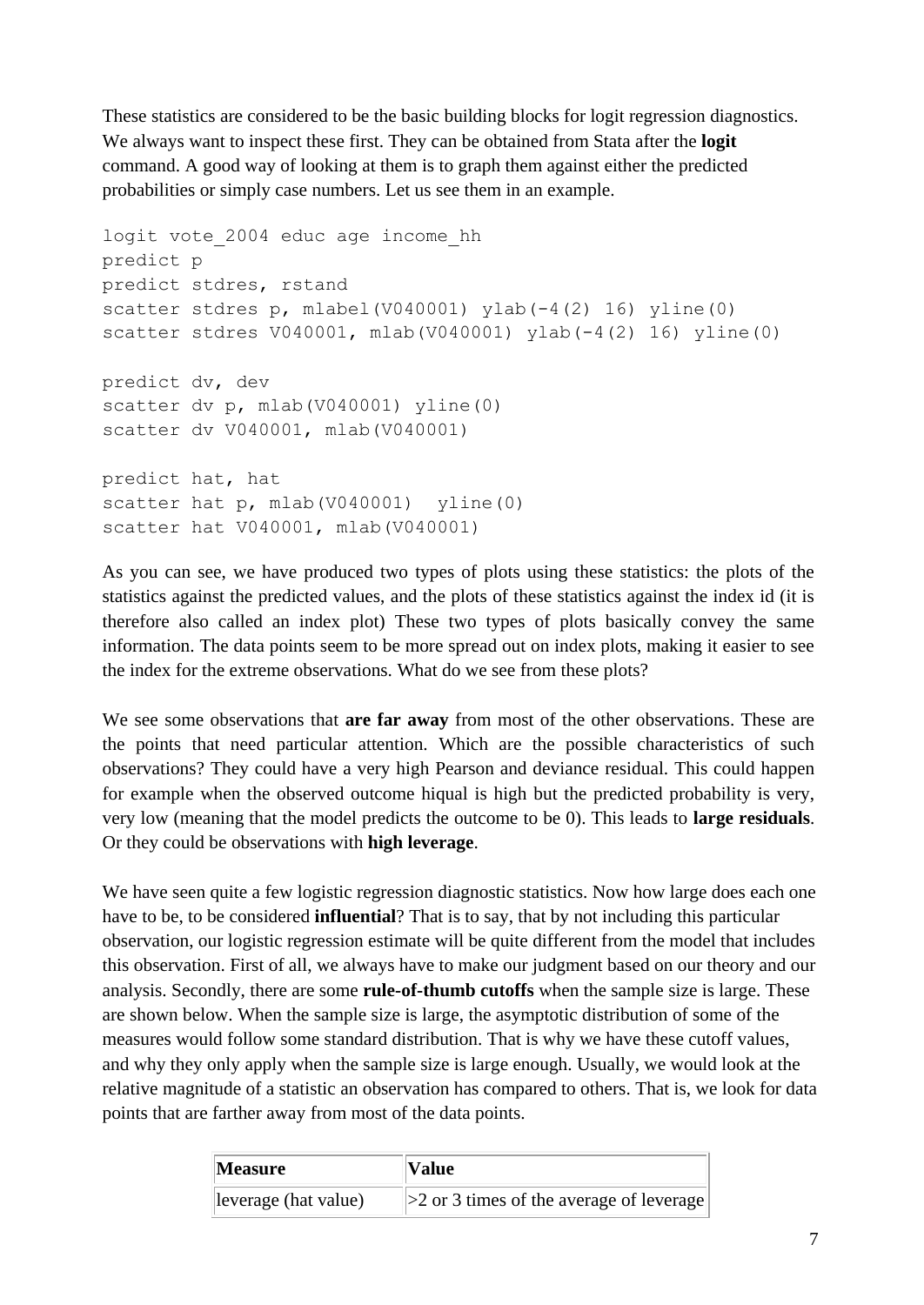| $ \text{abs}(\text{Pearson Residuals})  > 2$ |  |
|----------------------------------------------|--|
| abs(Deviance Residuals)  > 2                 |  |

```
mean hat
list V040001 if hat > 3*.0048226 & hat!=.
list V040001 if abs(stdres) > 2 & stdres!=.
list V040001 if abs(dv) > 2 & dv!=.
scatter stdres p, yline(2 0 -2) mlabel(V040001) ylab(-4(2) 16)
scatter stdres V040001, yline(2 0 -2) mlabel(V040001) ylab(-
4(2) 16) 
scatter dv p , yline(2 0 -2) mlabel(V040001) ylab(-4(2) 16) 
scatter dv V040001, V1ine(2 0 -2) mlabel(V040001) vlab(-4(2)16) 
di 3*.0048226
scatter hat p, mlab(V040001) yline(0.0144678)
scatter hat V040001, mlab(V040001) yline(0.0144678)
```
There is no lvr2plot command after a logit, but you can still check if you have observations with both high leverage and high deviance!

```
list V040001 if abs(dv) > 2 & dv!=. & hat > 3*.0048226 &
hat!=.
list V040001 if abs(stdres) > 2 & dv!=. & hat > 3*.0048226 &
hat!=
```
Pregibon's dbeta provides summary information of influence on parameter estimates of each individual observation (more precisely each covariate pattern). **dbeta** is very similar to Cook's D in ordinary linear regression. We can obtain **dbeta** using the **predict** command after the **logit** command. It is a measure of the change in the coefficient vector that would be caused by deleting an observation (and all others sharing the covariate pattern):

```
predict dbeta, dbeta
scatter dbeta V040001, mlab(V040001)
```
The last type of diagnostic statistics is related to **coefficient sensitivity**. It concerns how much impact each observation has on each parameter estimate. Similar to OLS regression, we also have dfbeta's for logistic regression.

A program called **ldfbeta** is available for download. Like other diagnostic statistics for logistic regression, **ldfbeta** also uses one-step approximation. After the **logit** command, we can simply issue the **ldfbeta** command. It can be used without any arguments, and in that case, **dfbeta** is calculated for each predictor. It will take some time since it is somewhat computationally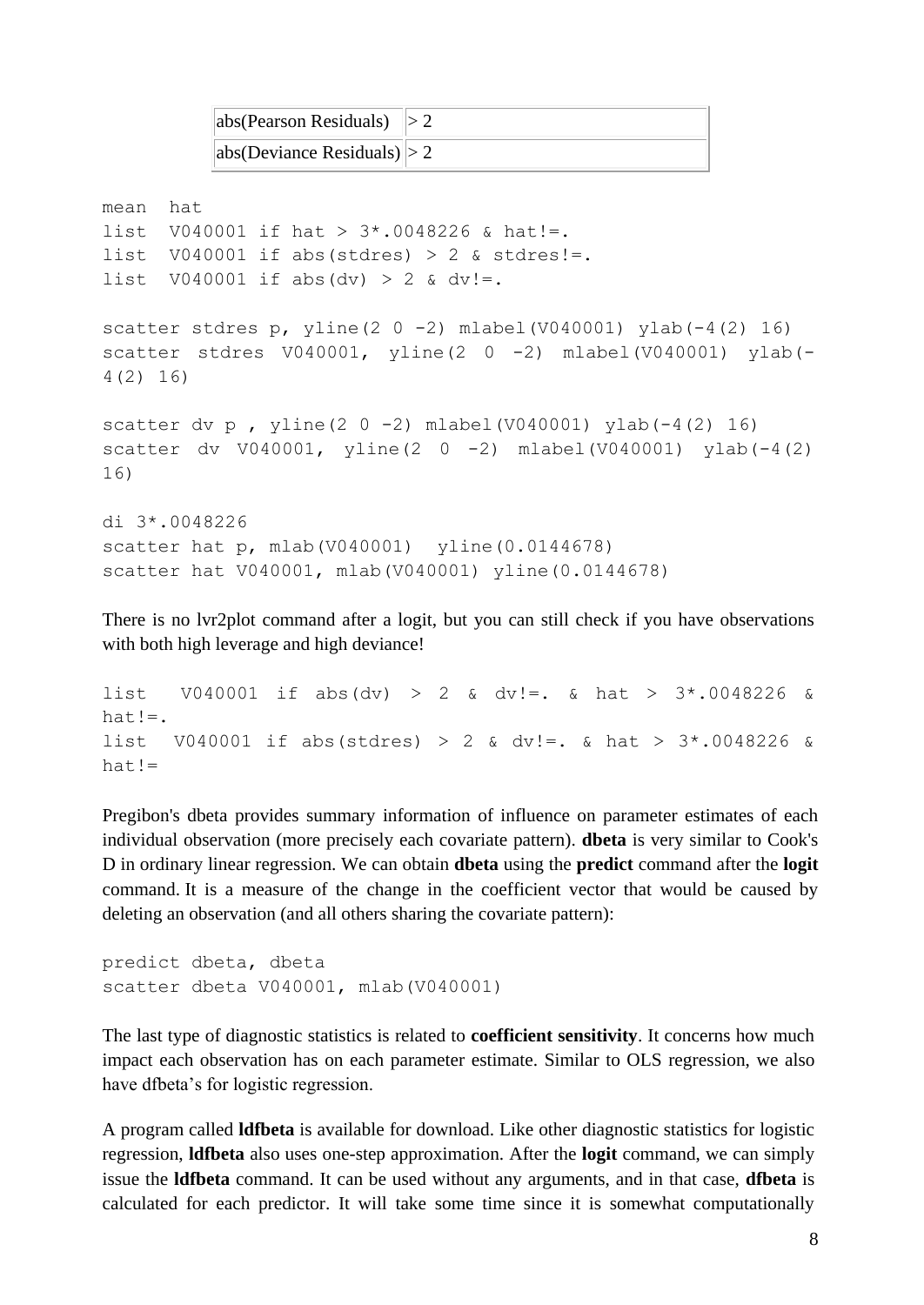intensive. Or we can specify a variable, as shown below. For example, suppose that we want to know how each individual observation affects the parameter estimate for the variable **educ**.

logit vote\_2004 educ age income\_hh ldfbeta educ scatter DFeduc V040001, mlab(V040001)

# **THIRD ASSIGNMENT (CURINI)**

Using the dataset Itanes2006 (Itanes2006.dta)

Develop a multivariate model to explain the Italian voting behaviour in 2006 (**vote2006.** If vote2006=1 a citizen voted for a centre-left party vs. a centre-right party). Then do the